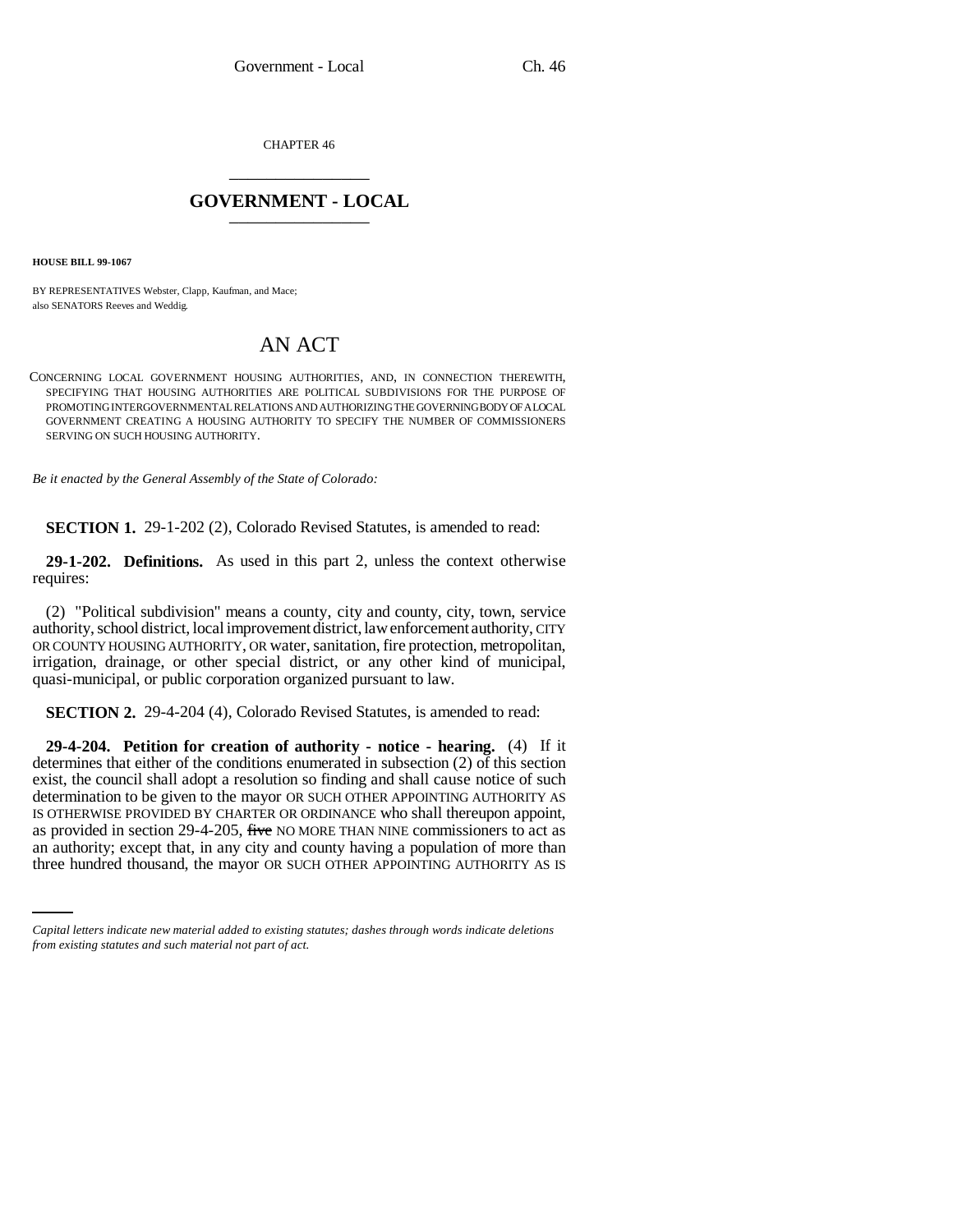## Ch. 46 Government - Local

OTHERWISE PROVIDED BY CHARTER OR ORDINANCE shall appoint nine commissioners to act as an authority whose appointments shall be conditioned upon confirmation by the council. The residents of the dwellings or other accommodations owned, operated, or managed by an authority consisting of nine commissioners shall be represented on such authority. THE NUMBER OF COMMISSIONERS SHALL BE SPECIFIED BY THE COUNCIL IN THE RESOLUTION. A certificate signed by such commissioners shall then be filed with the division of local government in the department of local affairs and there remain of record, setting forth that a notice has been given and public hearing has been held, that the council made a determination after such hearing and that the mayor OR SUCH OTHER APPOINTING AUTHORITY AS IS OTHERWISE PROVIDED BY CHARTER OR ORDINANCE has appointed them as commissioners. Upon the filing of such certificates with said division, the commissioners and their successors shall constitute a housing authority, which shall be a body corporate and politic.

**SECTION 3.** 29-4-205 (3), Colorado Revised Statutes, is amended to read:

**29-4-205. Appointment of commissioners.** (3) (a) The council may provide that an authority shall consist of five NO MORE THAN NINE commissioners appointed by the mayor OR SUCH OTHER APPOINTING AUTHORITY AS IS OTHERWISE PROVIDED BY CHARTER OR ORDINANCE; except that the council of a city and county having a population of more than three hundred thousand may provide that such authority shall consist of nine commissioners appointed by the mayor OR SUCH OTHER APPOINTING AUTHORITY AS IS OTHERWISE PROVIDED BY CHARTER OR ORDINANCE. The council may also provide that the mayor OR SUCH OTHER APPOINTING AUTHORITY AS IS OTHERWISE PROVIDED BY CHARTER OR ORDINANCE shall designate the first chairman. Not more than one of such commissioners may be a city official. In the event that a city official is appointed as a commissioner of an authority, acceptance or retention of such appointment shall not be deemed a forfeiture of his OR HER office, or incompatible therewith, or affect his OR HER tenure or compensation in any way. The term of office of a commissioner of an authority who is a city official shall not be affected or curtailed by the expiration of the term of his OR HER city office.

(b) The commissioners who are first appointed under the provisions of this subsection (3) shall be designated by the mayor OR SUCH OTHER APPOINTING AUTHORITY AS IS OTHERWISE PROVIDED BY CHARTER OR ORDINANCE to serve for terms of one, two, three, four, and five years, respectively, THAT ARE STAGGERED from the date of their appointment except that, if there are nine commissioners, two such commissioners shall be designated by the mayor to serve for terms of one, two, three, and four years each, and the remaining commissioner shall be designated to serve a term of five years from the date of such commissioner's appointment SUCH THAT, TO THE EXTENT POSSIBLE, THE TERMS OF AN EQUAL NUMBER OF COMMISSIONERS END EACH YEAR. Thereafter, the term of office shall be five years. A commissioner shall hold office until his OR HER successor has been appointed and has qualified. Vacancies other than by reason of expiration of terms shall be filled for the unexpired term. Three A MAJORITY OF THE commissioners shall constitute a quorum. except that five commissioners shall constitute a quorum if the authority consists of nine commissioners. The mayor OR SUCH OTHER APPOINTING AUTHORITY AS IS OTHERWISE PROVIDED BY CHARTER OR ORDINANCE shall file with the city clerk a certificate of the appointment or reappointment of any commissioner, and such certificate shall be conclusive evidence of the due and proper appointment of such commissioner. The authority shall select from its members a vice-chairman and a